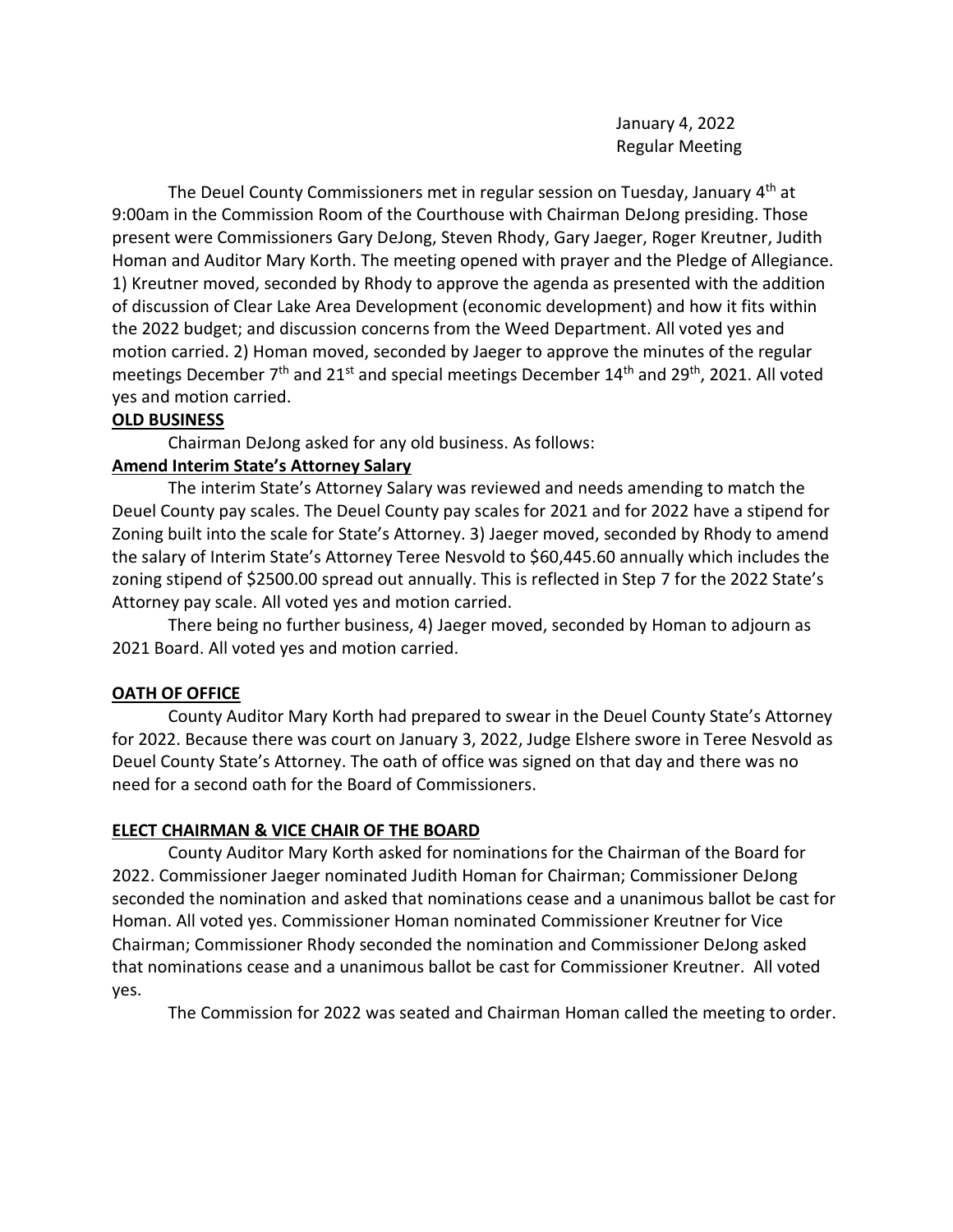#### **COMMITTEE ASSIGNMENTS, OFFICIAL BANKS & NEWSPAPER, BOARD APPOINTMENTS**

1) Kreutner moved, seconded by Rhody to approve the Committee Assignments for 2022. All voted yes and motion carried.

#### **COMMITTEE ASSIGNMENTS 2022**

JUDITH HOMAN: Fair Board/Extension, Director of Equalization Office, Auditor's Office, Salary Committee, Planning & Zoning Board Member

STEVE RHODY: Weed Board, Highway Department, ICAP, Register of Deeds Office, Deuel Area Development (DADi)

GARY JAEGER: Planning & Zoning Alternate, Auditor's Office, First District Assoc. Loc. Gov't Rep., Soil Conservation Rep., Sheriff's Dept.

ROGER KREUTNER: Register of Deeds Office, Health Nurse Office, Treasurer's Office, Highway Department, Health Insurance, Director of Equalization Office, Emergency Management

GARY DEJONG: Sheriff's Dept., First Dist. Assoc. Local Gov't Alternate, Glacial Lakes Tourism, Human Services, Treasurer's Office, Courthouse and Grounds

2) DeJong moved, seconded by Rhody to declare the DNB National Bank of Clear Lake, and First Bank and Trust-Toronto branch as the official depositories for the county and the Clear Lake Courier as the official newspaper for Deuel County and any area paper of greater circulation as needed. All voted yes and motion carried.

3) Rhody moved, seconded by Kreutner to reappoint Commissioner Homan to the Planning and Zoning Board as the Commission representative for year 2022. All voted yes and motion carried.

#### **APPOINTMENTS**

# **9:45 Highway Superintendent Jamie Broksieck**

Broksieck met with the Commissioners for discussion on Highway related matters. He reported receiving the reimbursement check for the wind tower project Crowned Ridge in the amount of \$233,074.00.

Discussion was held on a new federal law concerning CDLs. Entry Level Driver Training classes may be required in the very near future according to law. Classes range from \$4200.00 to \$5500.00 for a 4-week training course through the technical colleges. Discussion was held on hiring process of CDL carriers and who will be responsible for the cost of the training. The new law is in effect February 7, 2022.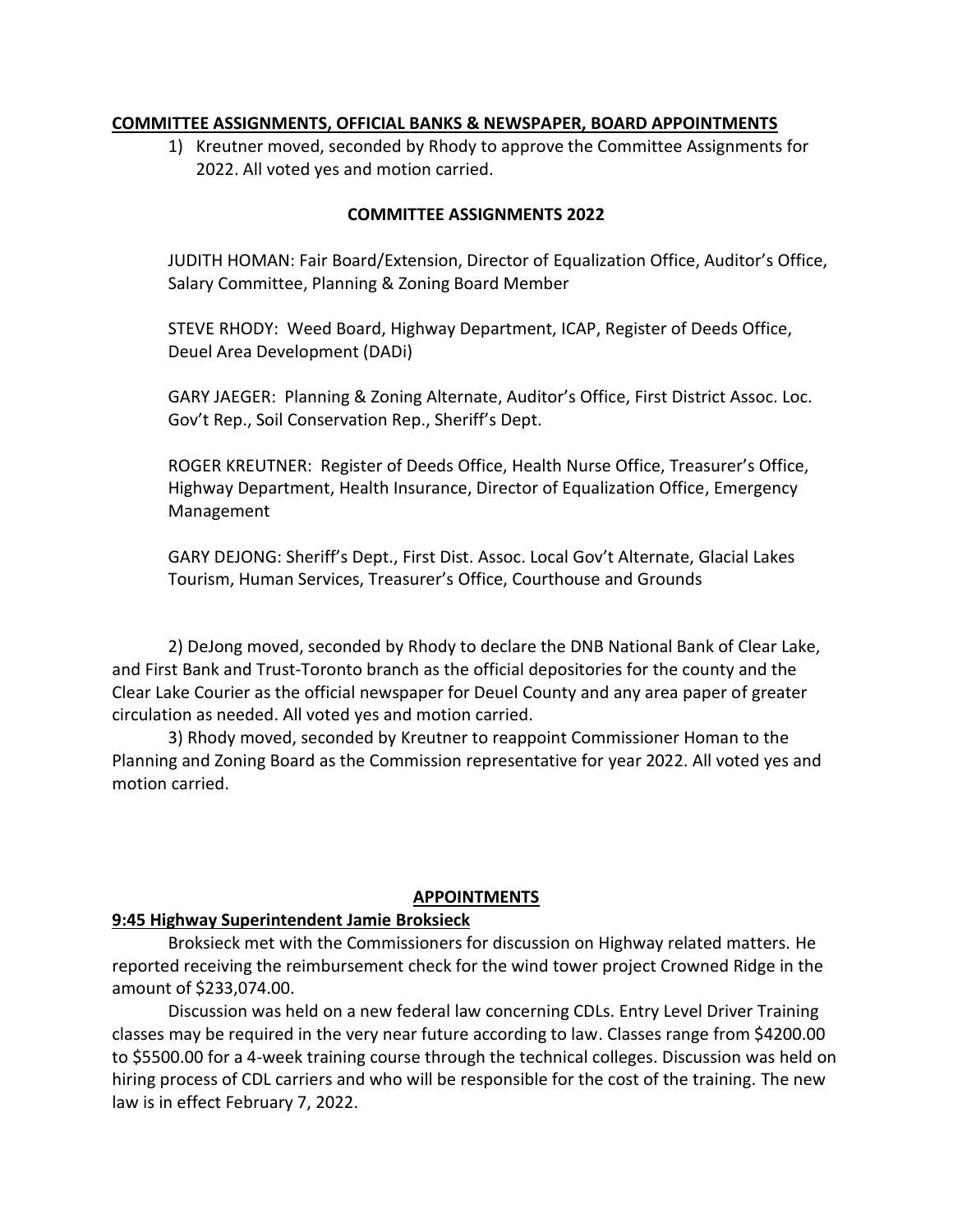# **Executive Session per SDCL 1-25-2(1) for a Personnel Matter**

4) Rhody moved, seconded by Jaeger to move into executive session per SDCL 1-25-2(1) for a personnel matter. All voted yes and motion carried.

5) Jaeger moved, seconded by Kreutner to have Chairman Homan declare the meeting out of executive session at 10:20 a.m. All voted yes and motion carried.

# **10:15 State's Attorney Teree Nesvold**

Nesvold met with the Board for her first meeting as Deuel County State's Attorney. She gave updates on the office, her schedule and goals. The Commissioners welcomed her aboard. **Clear Lake Area Development/Weed Department Discussion**

Jaeger met with DC Soil Conservation and they will be asking for an increase in the 2023 budget. The Weed Department informed Gary that the prices of chemicals are increasing and the 2021 prices cannot be honored.

Homan brought forth discussion about the 2022 budget concerns and the request made by Clear Lake Area Development. The question remains about the \$8000.00 committed to the Industrial Fund for development and how that fits in with the Clear Lake Area Development request. DADi will be contacted to ask about the funds as well.

# **Public Comments**

There were no public comments at this meeting.

# **NEW BUSINESS**

# **Approve Cash Balance Sheet**

6) Rhody moved, seconded by Jaeger to approve the cash balance sheet for the month of December. All voted yes and the motion carried.

# **DEUEL COUNTY AUDITOR'S ACCOUNT WITH TREASURER**

| <b>END OF MONTH CASH BALANCE</b>      |     | <b>DECEMBER 2021</b> |
|---------------------------------------|-----|----------------------|
| <b>CASH TOTAL</b>                     | \$  | 1,063.36             |
| <b>CHECKS TOTAL</b>                   | \$  | 18,175.95            |
| <b>CASH ITEM</b>                      | \$  | 0                    |
| <b>CASH CHANGE SHERIFF</b>            | \$  | 50.00                |
| TOTAL CASH ON HAND                    | \$  | 19,289.31            |
| <b>CHECKING ACCOUNT BALANCE</b>       | \$  | 67,078.11            |
| MM DNB NATIONAL BANK                  | \$  | 4,063.54             |
| PREMIUM MM FB&TRUST TORONTO           | \$. | 4,498,689.29         |
| PREMIUM MM FB&TRUST TORONTO ARP FUNDS | \$  | 420,665.91           |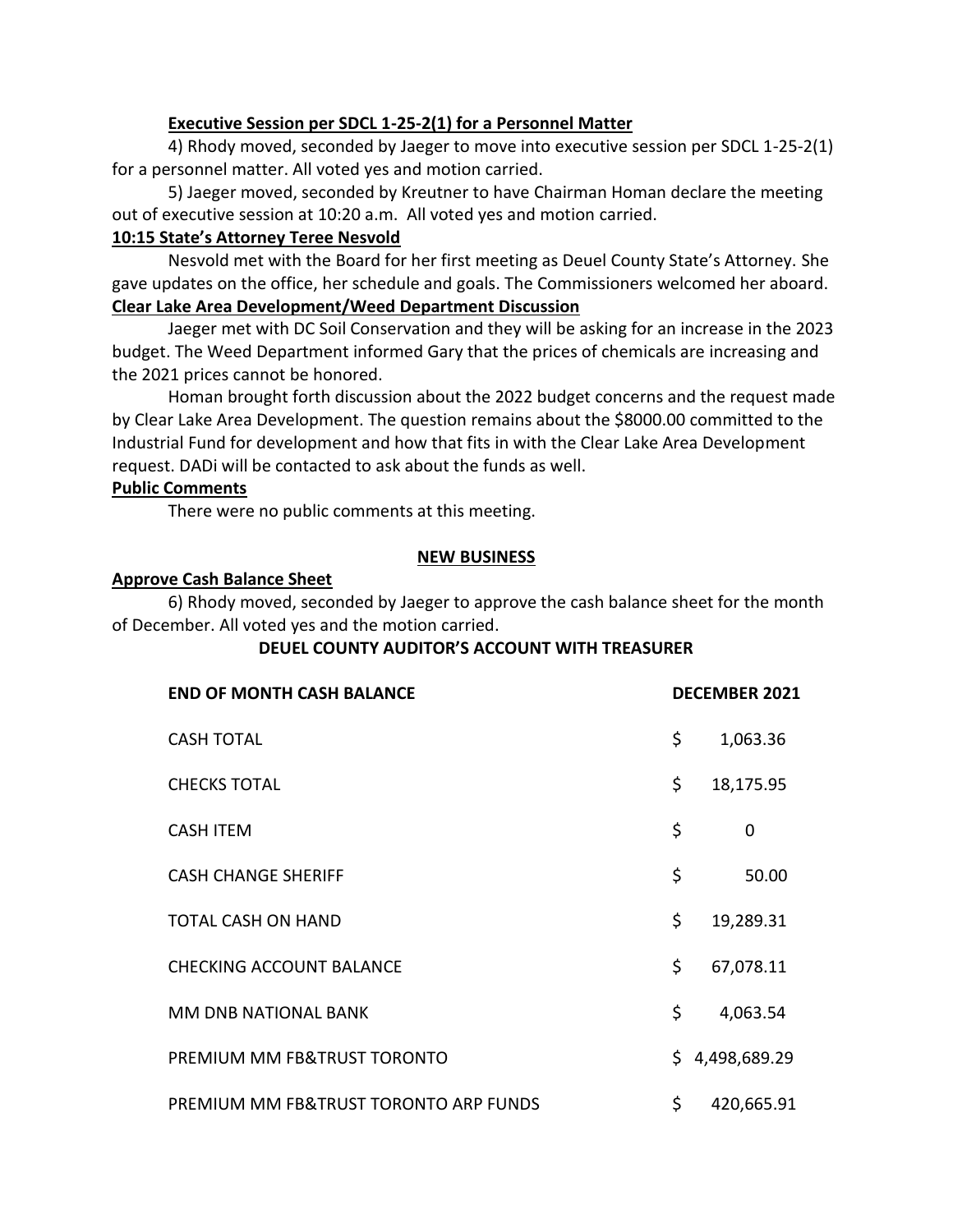| <b>CREDIT CARDS</b>                                                                                                                                          |               |                                            | \$  | 338.93                                     |
|--------------------------------------------------------------------------------------------------------------------------------------------------------------|---------------|--------------------------------------------|-----|--------------------------------------------|
| <b>CD'S DNB NATIONAL BANK</b>                                                                                                                                |               |                                            | \$  | 250,000.00                                 |
| <b>REVOLVING LOAN</b>                                                                                                                                        |               |                                            | \$  | 31,342.97                                  |
| <b>GRAND TOTAL CASH ASSETS</b>                                                                                                                               |               |                                            | \$. | 5,291,468.06                               |
| <b>GL CASH BALANCE BY FUNDS:</b><br>GENERAL<br>SP REVENUE FUNDS<br><b>TRUST &amp; AGENCY FUNDS</b><br>TOWNSHIPS \$40,713.29<br>\$57,999.85<br><b>SCHOOLS</b> | <b>CITIES</b> | \$9,225.19<br><b>RURAL FIRE \$1,258.50</b> | \$  | \$4,109,562.96<br>855,764.70<br>326,140.40 |
| <b>TOTAL LEDGER CASH</b>                                                                                                                                     |               |                                            |     | \$5,291,468.06                             |

7) DeJong moved, seconded by Kreutner to approve and sign the Treasurer's Cash Sheet as of 12/30/2021. All voted yes and the motion carried.

# **Authority to Pay Claims Early; Fee Charges; SDPAA Intergovernmental Contract; Election Worker Pay 2022; No Campaigning at the Courthouse; 2022 Wage Increase; Surplus Items; Liquor License Renewal**

8) Kreutner moved, seconded by Jaeger to allow the Auditor's Office to pay claims early, if necessary, (prior to a meeting) to avoid late payment fees. All voted yes and motion carried.

9) Jaeger moved, seconded by DeJong to approve fees charged for copies/misc. by Auditor at .25/copy; Plat Books will be \$30.00 for the latest version and discounted for older years. All prices include sales tax. All voted yes and motion carried.

10) Rhody moved, seconded by Jaeger to approve and sign the Intergovernmental Contract with South Dakota Public Assurance Alliance effective January 1, 2022. All voted yes and motion carried.

11) Jaeger moved, seconded by Kreutner to pay election workers \$180.00 per day for each election (Primary and General) and \$40 for attending election school, plus mileage for the 2022 election year. All voted yes and motion carried.

12) DeJong moved, seconded by Kreutner to approve and sign the following policy statement concerning campaigning in the Courthouse. All voted yes and motion carried.

# **No Campaigning Deuel County Courthouse**

The Deuel County Commissioners will prohibit any political campaigning in the Deuel County Courthouse or within 100' of the Courthouse because the Courthouse will be used for